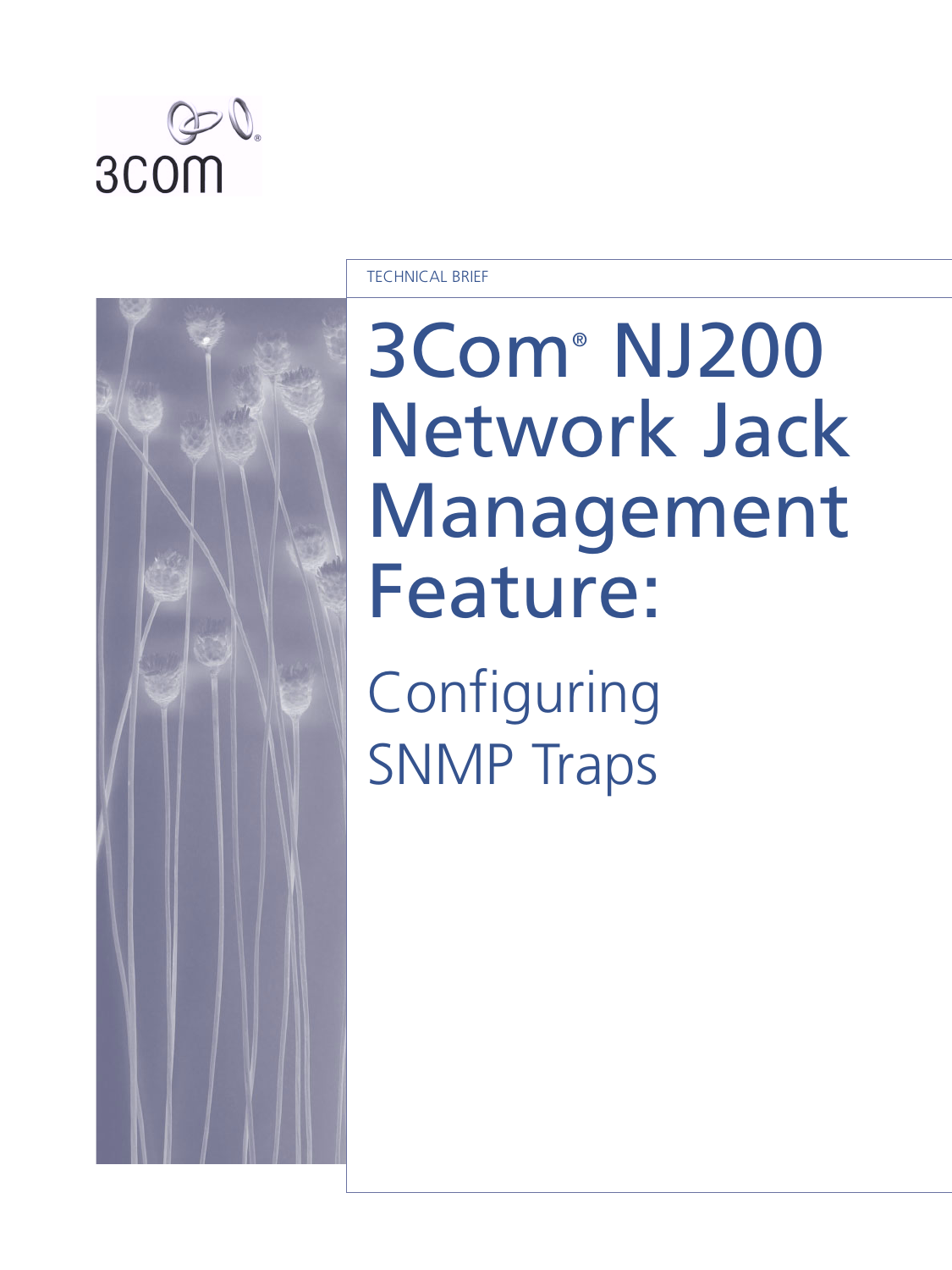#### **CONTENTS**

| Using SNMP Traps with<br>3Com Network Supervisor3                      |  |
|------------------------------------------------------------------------|--|
| Configuring Trap Destination3                                          |  |
| Configuring 3Com<br>Network Supervisor3                                |  |
| Using SNMP Traps with<br>Third-Party Network<br>Management Platforms 4 |  |
| Configuring Trap Destination4                                          |  |
| Configuring the Network<br>Management Platform5                        |  |
| Business Application 5                                                 |  |
|                                                                        |  |

Configure "Get" and "Set" community strings to match your network management platform and select which SNMP traps will be monitored by the NJ200 Network Jack.

### What are SNMP Traps?

SNMP traps allow managers to monitor network devices and isolate connectivity problems through a central management platform, such as 3Com® Network Supervisor or HP OpenView. Using SNMP agents to gather information from connected devices, 3Com NJ200 Network Jacks collect or "trap" this data and forward it to a RMON-compliant network management server.

#### **Benefits**

When SNMP traps and alerts are enabled on NJ200 Network Jacks, IT staff can view and display devices, links, and activity across the network. From a single control console, changes and events can be proactively monitored and addressed before they become more serious problems. Network devices can be easily located before making a site visit to avoid wasted trips and time. These capabilities are essential for reducing downtime, optimizing network availability, improving user productivity, and freeing IT staff to focus on higher-value management activities.

#### *Specifically, SNMP traps help IT staff:*

- Proactively monitor changes to NJ200 Network Jack–connected devices, often delivering information before problems occur
- Reduce network downtime by quickly identifying dropped device connections, isolating defective cables, and determining NIC configurations
- Lighten network overhead and management system processing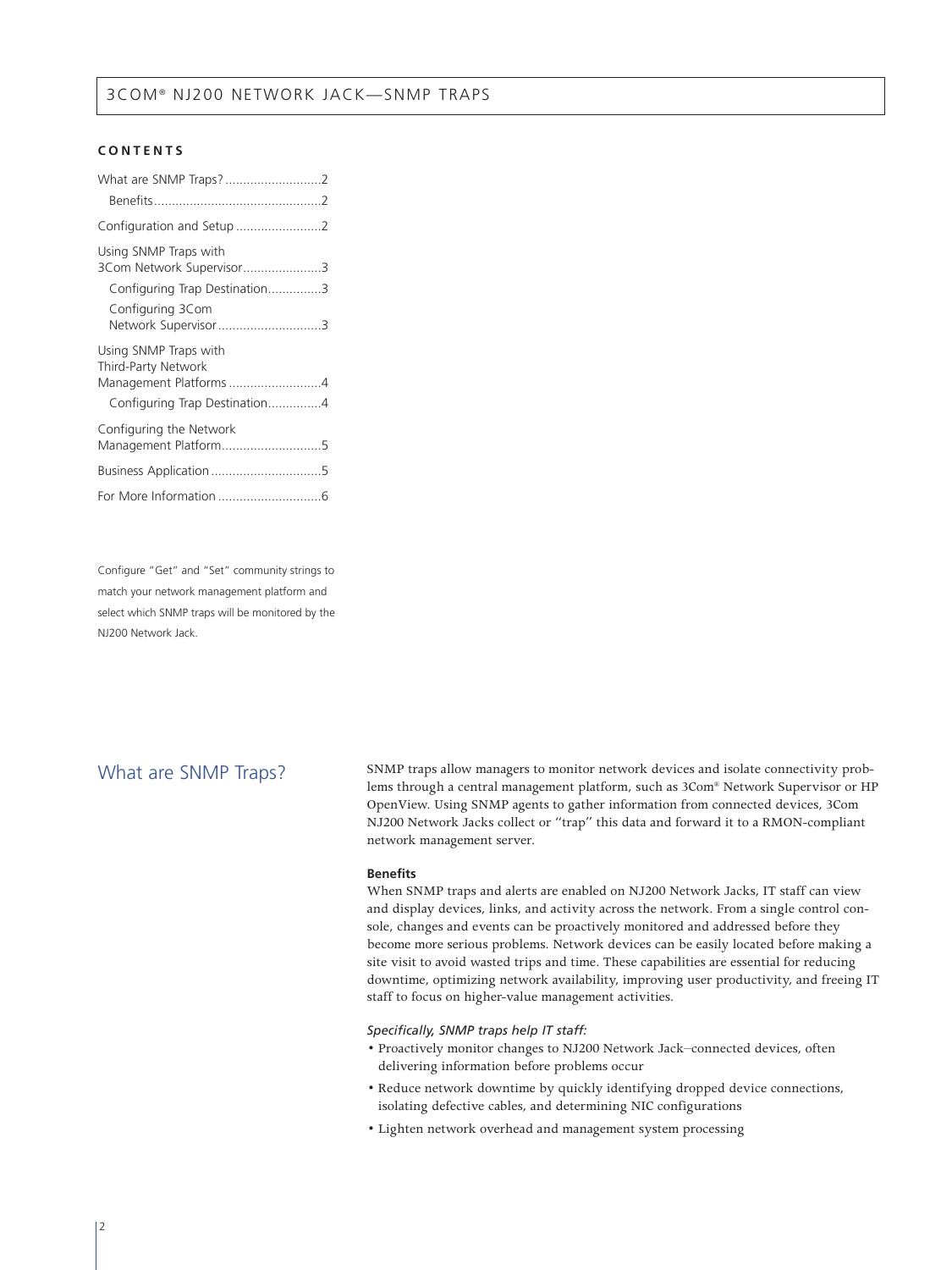## Configuration and Setup

3Com NJ200 Network Jacks come bundled with 3Com Central Configuration Manager. Designed for in-depth configuration and remote management of these devices, this tool can be installed on a standalone PC or in the same system as the network management platform. NJ200 switches use SNMP Version 1 (RFC-1157) and support four standard SNMP traps: link up, link down, cold start, and authentication failure.

To enable and configure SNMP traps on an NJ200 Network Jack:

1. Open Central *Configuration Manager* and using either the IP or MAC address, locate the NJ200 Netowrk Jack to be configured.

jack.dbf - NJ200\_CCM  $|D| \times |$  $\overline{\mathbb{R}}$ Tools Dev Help  $\boxed{1}$   $\boxed{2}$ Subnet  $\Big|$  Discov 리 / <sup>3</sup><br>Property Configure  $\frac{1}{2}$  $\overset{\bullet}{\downarrow}$ Refresh  $\frac{8}{4}$ ∦An<br>Find - Network P Address MAC Address Subnet A Group Name Location  $139.87144.0$  $\bar{\bullet}$ 139.87.144.218 00:04:75:C4:3A 139.87.144.0 Building 5.304 Training lē. 139.87.144.240 PSD SW  $5.2.174$ 00:04:75:C4:3B:. 139.87.144.0 Fourner<br>3Com Employee<br>CSO ÷ 139.87.145.35<br>139.87.145.40 00:04:75:C4:3A:...<br>00:04:75:C4:3A:... 139.87.144.0 default **●** 139.87.145.35<br> **●** 139.87.145.45<br> **●** 139.87.145.64<br>
● 139.87.145.64<br>
● 139.87.145.146<br>
● 139.87.145.158<br>
● 139.87.145.158<br>
● 139.87.145.159 3Com Building 500 00:04:75:C4:3A: 139.87.144.0 HERE 00:04:75:C4:34:..<br>00:04:75:C4:34:.. 139.87.144.0  $\overline{\text{cso}}$  $500$ 139.87.144.0 3Com BNC 3Com Building 500 00:04:75:C4:3A:...<br>00:04:75:C4:3B:... 139.87.144.0<br>139.87.144.0 3Com BNC<br>CSO 3Com Building 500<br>3Com Building 500 3Com BCC 00:04:75:C4:3A:.. 139.87.144.0 3Com Building 500 Scom Building 500 00:04:75:C4:3A:... 139.87.144.0 3Com BCC Total devices: 11 Selected devices: 0

2. If the device is not on the initial list, begin a new discover process by clicking on the *Discovery* icon from the toolbar.



3. Once the device has been located, select *Device Property* to open a window with four tabs. Clicking on the *SNMP Settings* tab opens a window that looks like this:

| Common Settings<br>M Allow SNMP "Set" Operation<br>public<br>"Get" Community String<br>"Set" Community String<br>private<br><b>Trap Settings</b><br><b>▽</b> Enable SNMP Trap<br>Enable Cold Start Trap<br><b>V</b> Enable Link Down Trap<br><b>▽</b> Enable Link Up Trap<br>Enable Auth Fail Trap | General   Hardware Settings   Statistics   SNMP Settings |  |  |
|----------------------------------------------------------------------------------------------------------------------------------------------------------------------------------------------------------------------------------------------------------------------------------------------------|----------------------------------------------------------|--|--|
|                                                                                                                                                                                                                                                                                                    |                                                          |  |  |
|                                                                                                                                                                                                                                                                                                    |                                                          |  |  |
|                                                                                                                                                                                                                                                                                                    |                                                          |  |  |
|                                                                                                                                                                                                                                                                                                    |                                                          |  |  |
|                                                                                                                                                                                                                                                                                                    |                                                          |  |  |
|                                                                                                                                                                                                                                                                                                    |                                                          |  |  |
|                                                                                                                                                                                                                                                                                                    |                                                          |  |  |
|                                                                                                                                                                                                                                                                                                    |                                                          |  |  |
|                                                                                                                                                                                                                                                                                                    |                                                          |  |  |
|                                                                                                                                                                                                                                                                                                    |                                                          |  |  |
|                                                                                                                                                                                                                                                                                                    |                                                          |  |  |
|                                                                                                                                                                                                                                                                                                    |                                                          |  |  |
|                                                                                                                                                                                                                                                                                                    |                                                          |  |  |

The 3Com Central Configuration Manager GUI enables point-and-click remote administration of NJ200 Network Jacks.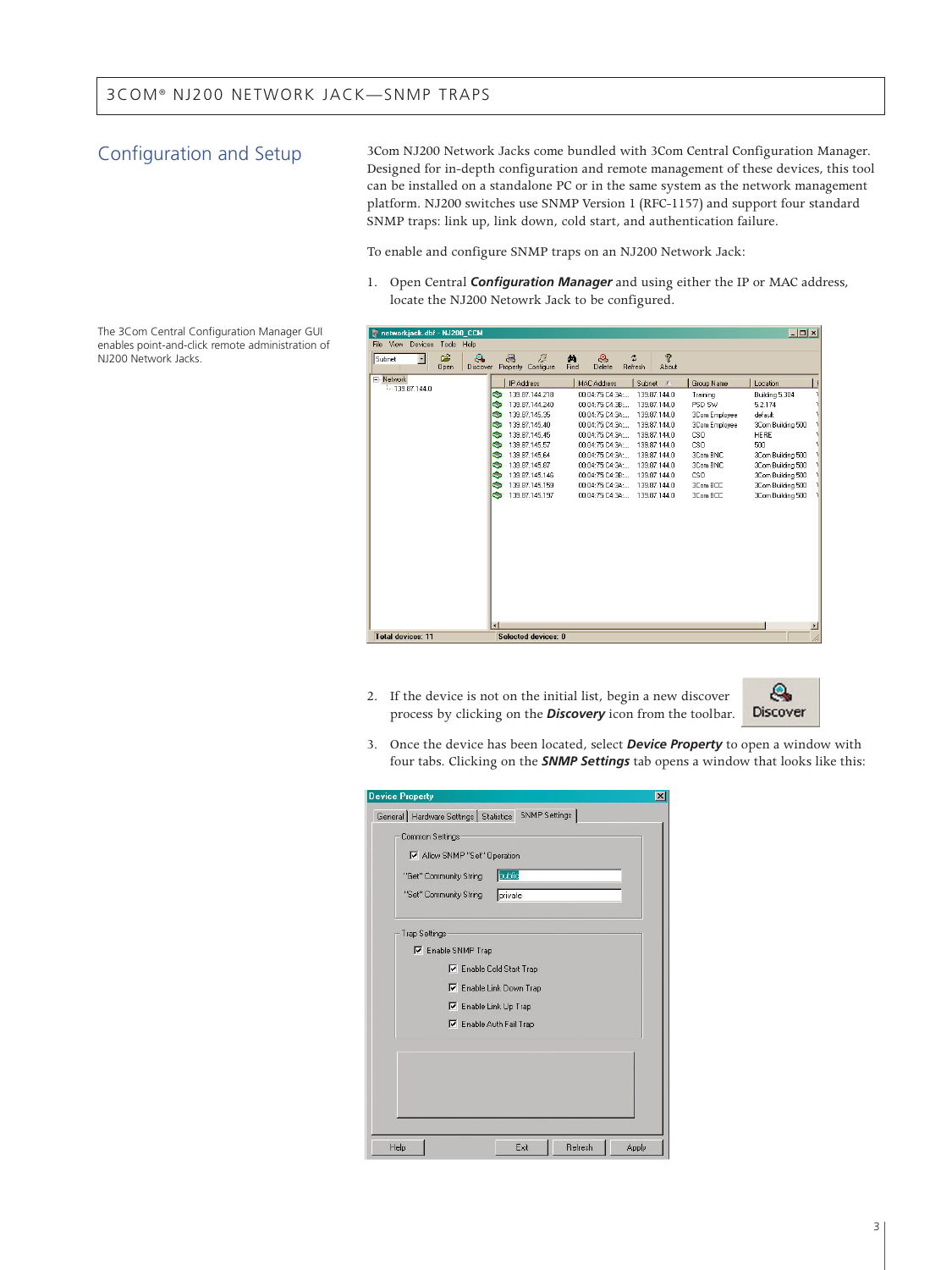- 4. Under *Common Setting*, make sure the *All SNMP Set* box is checked.
- 5. Fill in the "*Get*" and "*Set*" *Community Strings* fields to match the community strings configured in the enterprise network management platform.

**IMPORTANT!** The default community strings are "public" and "private" but must be changed to match network management strings.

6. Under *Trap Settings* make sure the *Enable SNMP Trap* box is checked, and enable any or all of the following event traps: *Cold Start*, *Link Down*, *Link Up*, *Authentication Failure*.

**Note:** The *Enable SNMP Trap* box must be checked in order for network event traps to be monitored by network management.

# Using SNMP Traps with 3Com Network Supervisor

#### **Configuring Trap Destination**

An easy-to-use Network Discovery Wizard guides you through the process of discovering and mapping networked devices, including NJ200 Network Jack. The graphical interface makes it easy to configure SNMP traps and alerts, monitor events, locate devices, and troubleshoot problems.

When NJ200 Network Jack are discovered, 3Com Network Supervisor automatically writes the trap destination (IP address of the management system) to them. This eliminates the need to build a "Trap Destination Table" via a Management Information Database (MIB) browser. (see *Configuring SNMP Traps with a Third-Party Management Platform* section below).

#### **Configuring 3Com Network Supervisor**

The traps are attached to an item on the network map and are triggered when an event occurs. The following event alerts can be delivered via e-mail, sound, pop-up message, or by launching an application:

- *Cold Start* indicates that the switch is down or disconnected
- *Link Down* indicates a problem in the cable or NIC
- *Link Up* indicates that the cable and NIC are functioning properly

**Note:** 3Com Network Supervisor does not support Authentication Failure traps or alerts.

With SNMP traps enabled and configured, IT staff can use 3Com Network Supervisor to locate and identify network problems in three simple, point-and-click steps:

- 1. Receive an event alert.
- 2. Find the event in the Event List.
- 3. Using Event List link, locate the problem device in the network mangement map.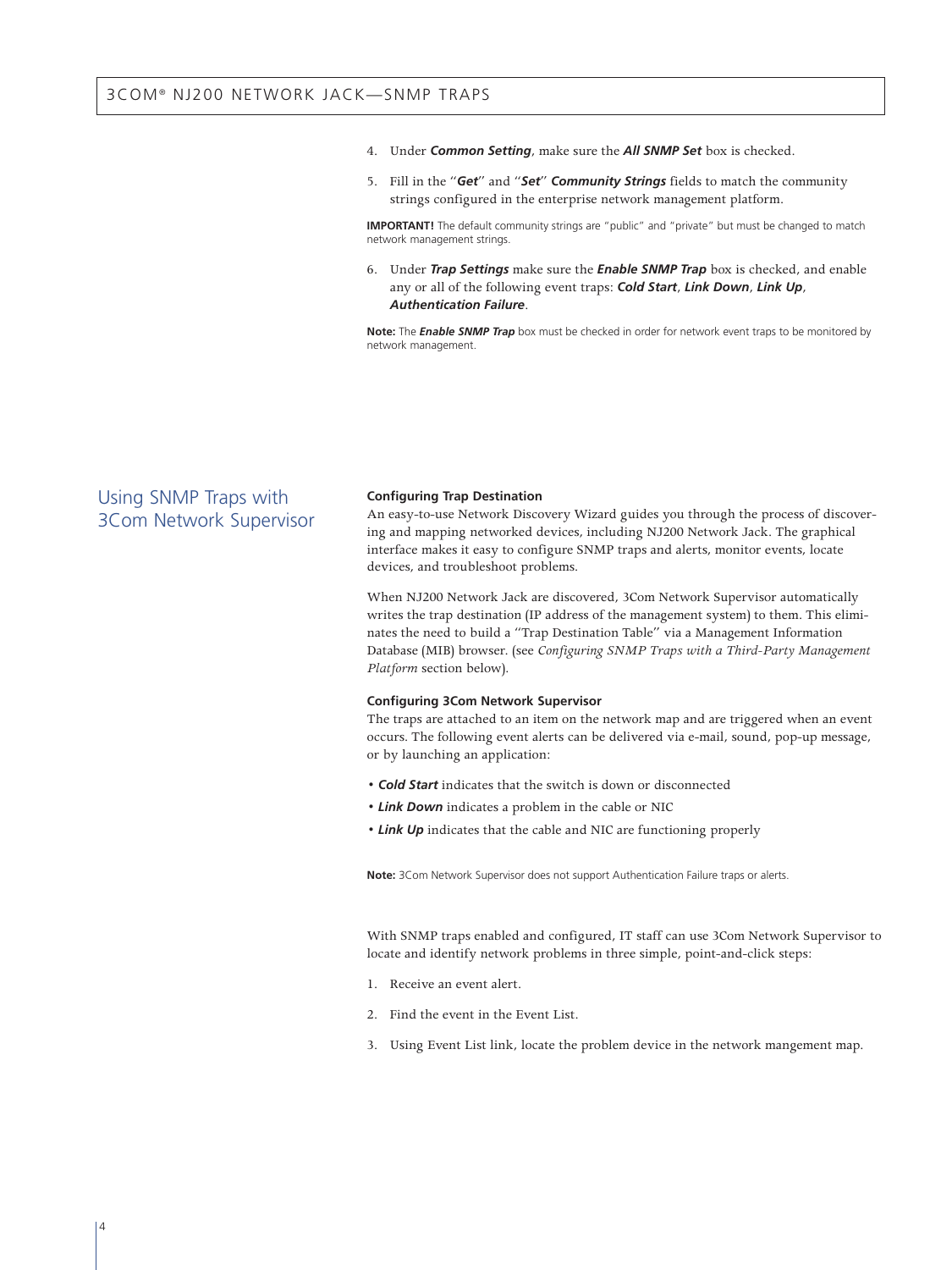# Using SNMP Traps with Third-Party Network Management Platforms

#### **Configuring Trap Destination**

Most third-party management platforms, such as HP OpenView, cannot automatically write the trap destination (IP address of management system) to NJ200 Network Jack during discovery. Although the switches support MIB-2, RMON, and SNMP agents, they cannot be configured from 3Com Central Configuration Manager to communicate with the network management platform (IP address of network management system). Instead, the trap destination must be configured through a standard MIB browser.

The following example helps illustrate how to write the trap destination to an NJ200 Network Jack Switch using a standard MIB-2 browser. In this example the receiving device uses IP address *192.168.1.1*:

**IMPORTANT!:** Please note that this procedure varies for different network management platforms. To properly configure the trap destination for your particular network management platform, please consult the software documentation for specific instructions.

- 1. Open the "*TrapDestStatus*" command line. Most often, this will can be found under *MIB-2 \_ RMON \_ ProbeConfig \_ TrapDestTable \_ TrapDestStatus*.
- 2. In dot notation, *1.3.6.1.2.1.16.19.13.1.6* represents *TrapDestStatus*. It may be indexed with "*1*" and in that case is *1.3.6.1.2.1.16.19.13.1.6.1*.
- 3. Create a row by setting *TrapDestStatus* value to 5.
- 4. Configure the *TrapDestAddress* (IP address of network management system) by setting # *0xC0 0xA8 0x01 0x01 0x00 0xA2* to *1.3.6.1.2.1.16.19.13.1.4.1*, where 1.3.6.1.2.1.16.19.13.1.4.1 represents the default address indexed with "1".
- 5. The first four bytes of the *TrapDestAddress*, "*0xC0 0xA8 0x01 0x01*", should be the IP address of the network management system, or trap receiver.

**Note:** Insert a space, not a dot "*.*", between the first four bytes.

6. The last two bytes indicate which UDP port is used to send out traps.

*Note:* Do not use any number other than *162 (0xA2)* for the last byte. NJ200 Network Jacks can only trap SNMP information through UDP port 162 (0xA2).

- 7. Enable the trap destination by setting 1 to *TrapDestStatus* object, which in this case is *1.3.6.1.2.1.16.19.13.1.6.1*.
- 8. The NJ200 Network Jack is ready to send traps to the network management system with the IP address 192.168.1.1.
- 9. Repeat these steps if additional trap destinations are needed. NJ200 Network Jack can support up to four different trap destinations.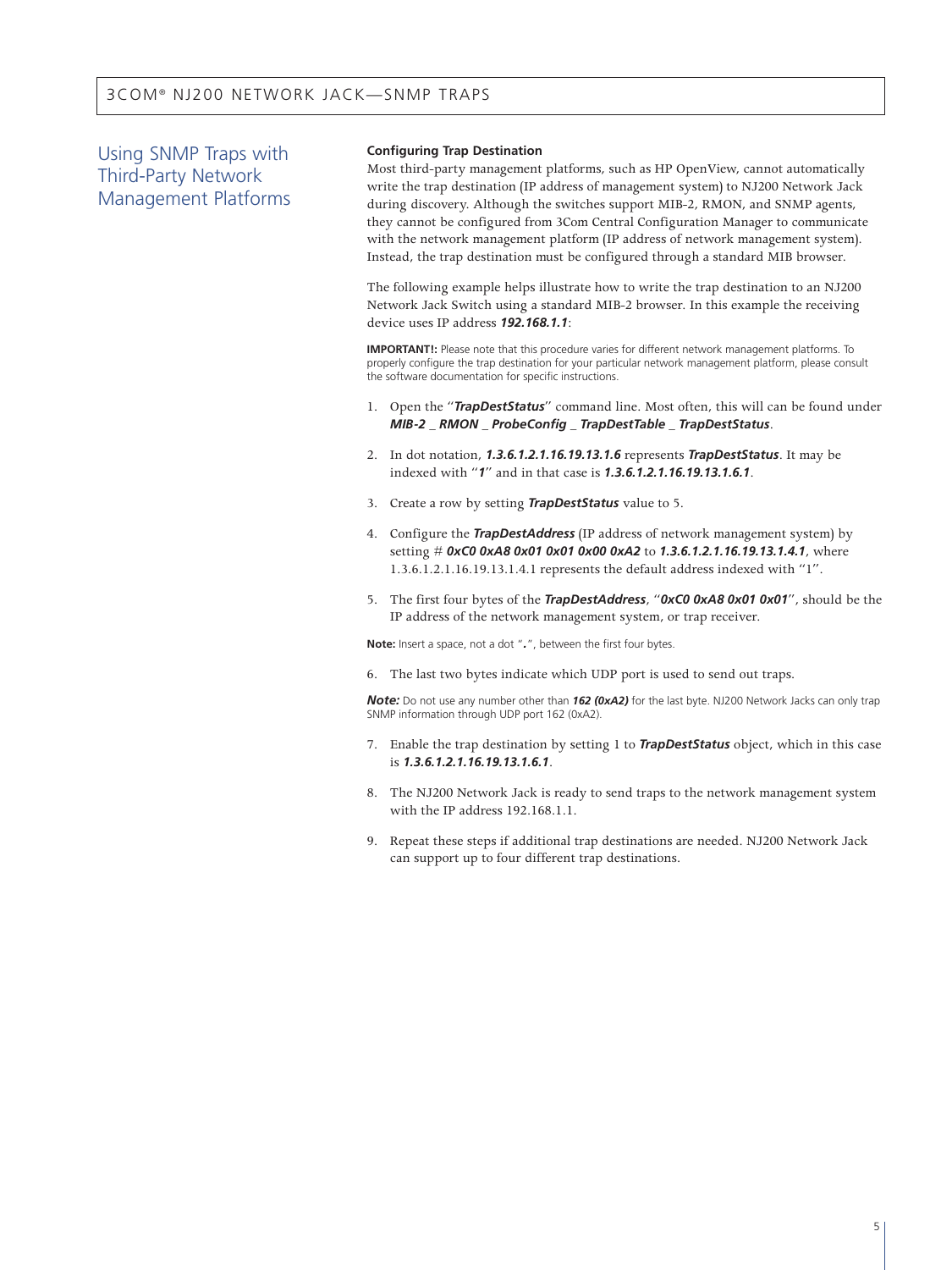# Configuring the Network Management Platform

After the NJ200 Network Jacks have been properly configured for SNMP traps and trap destination tables, the network management platform needs to be configured for SNMP traps and event alerts. Obviously, these procedures will vary depending on the network management application. For detailed information, please consult the manufacturer's installation and/or technical documentation.

Here is a summary of the overall setup process:

- 1. Configure and enable SNMP traps using 3Com Central Configuration Manager.
- 2. Configure trap destination table for each NJ200 Network Jack using any standard MIB browser.
- 3. Launch the third-party network management platform application and complete network discovery to map all devices.
- 4. Configure notification types and delivery methods.

Business Application The ability to remotely monitor for, diagnose, and pinpoint the cause of network problems is a tremendous timesaver for IT staff. The following scenario, while fictional, demonstrates how using SNMP traps helps solve real-world problems and deliver significant time and cost savings.

> The IT staff gets a trouble ticket stating that, "The network is down." They could spend hours checking servers, switches, routers, gateways, operating systems, and applications, and calling their ISP or other service providers—only to find out that the problem isn't the network.

> Or, they can check for event alerts on their 3Com Network Supervisor management console, pinpoint the real problem to a failed NIC connected to a 3Com NJ200 Network Jack in Room 315/Building A in Engineering, replace the faulty network link, and have the user back online in minutes.

Better yet, with proactive monitoring, IT staff can detect an underperforming NIC and replace it during the user's lunch break, before it fails completely—avoiding any disruption at all to user productivity or business operations.